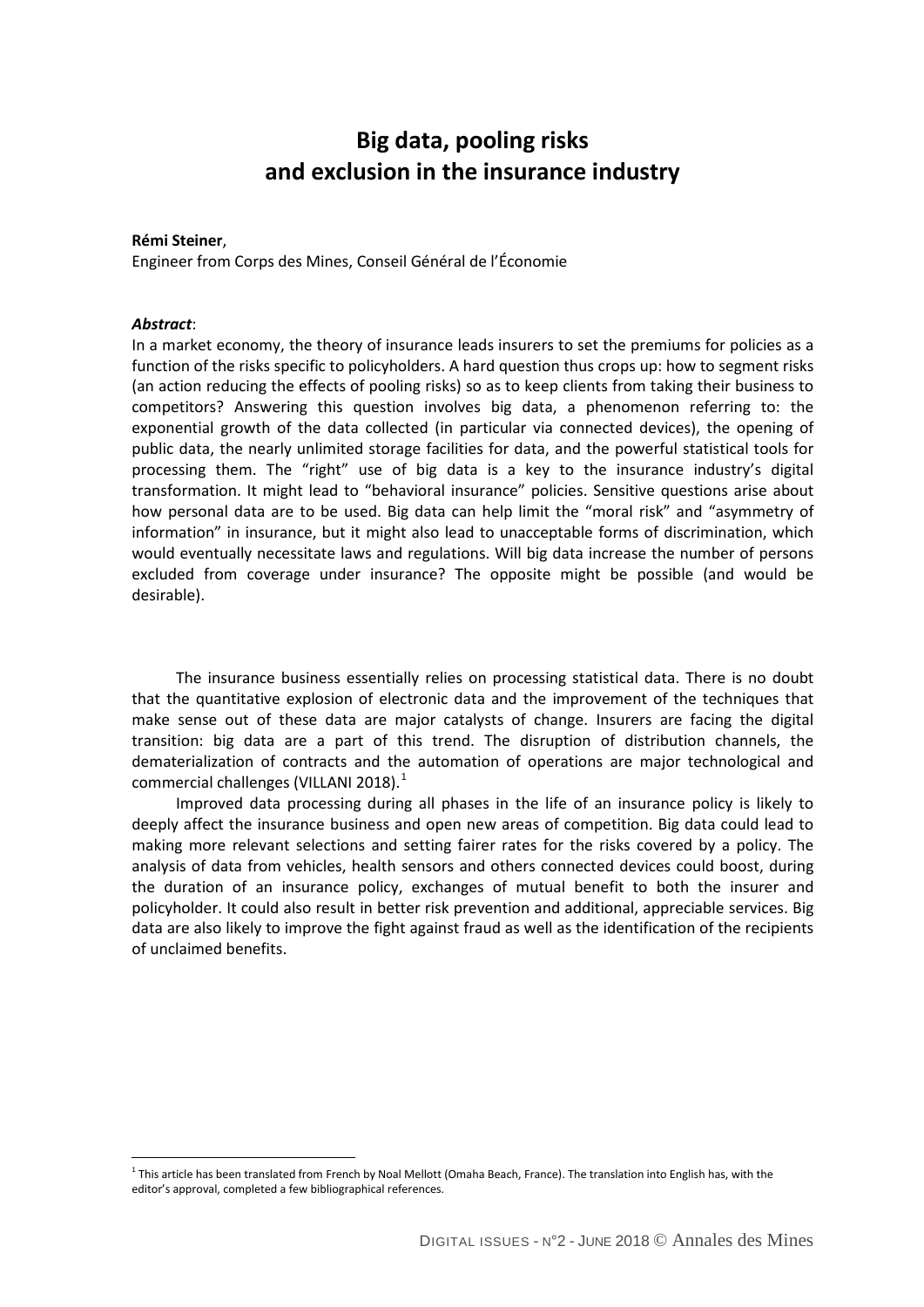# Pooling or selecting risks?

#### Pooling risks, the foundation of insurance

Pooling risks underlies the insurance business: a group of individuals, subject to the same risk, might have an interest in pooling coverage for the risk. They prefer paying a fixed premium instead of having to pay more for the eventual damages corresponding to the risk. Like their insurance company, these clients make the following unspoken assumptions: that the probability of a disaster or accident is stable over time, that they all members of the pool have more or less the same degree of exposure to the risk, and that their individual risks are relatively independent of each other. Each insured party willingly accepts to pay a premium without receiving anything in return for coverage against a risk that does not occur one year because, the next year, his/her turn might come to be hit by an occurrence corresponding to the risk — in which case, he/she will be protected thanks to this pooling of risks. The insured parties belonging to this pool bundle, we might say, their interests. If some of them, contrary to expectations, turn out to be excessively vulnerable, imprudent or negligent with regard to the covered risk, the premiums of all persons in the pool might be jointly raised.

#### Competition is forcing insurance companies to select risks

The solidarity between the insured parties could be absolute in a world where the insurance business constitutes a monopoly (as in compulsory health insurance in France). The insurer benefitting from this monopoly would be able to accept all clients, regardless of their *exante* probability of risk; and impose the same premium rates on all of them, not withstanding differences in their risk probabilities. Joint and several liability for the risk would apply fully.

In a situation with competition however, when a subpopulation is identified as having a lesser risk in relation to the event to be covered, a new insurer will tend to offer its members an advantage of mutual benefit (*i.e.*, more favorable conditions). If all insured parties act in full compliance with their interests, the clients with a lesser risk exposure will switch to the new company. As a consequence, their former company will end up covering a group with higher risks than initially expected. Unless it accepts to operate at a loss, it will be forced to increase its premiums.

Pooling and selecting risks are not antagonistic however. On the contrary, they are necessarily mixed. In a market economy, an insurance company segments its customer base as a function of its assessment of various levels of risk, and applies different premiums to different clients depending on coverage provided by the policy. Furthermore, insurers are allowed to purely and simply refuse a request for coverage.

#### The difficulties of segmentation

For a slue of reasons, segmentation is a difficult art (CHARPENTIER & BARRY 2015, CHARPENTIER *et al*. 2015). Even supposing there are relatively stable traits or behaviors with a high predictive power, the insurer would have a hard time obtaining information about them. For practical reasons, the decision to classify a person asking to subscribe to a policy in a given segment is normally based on simplistic data (age, place of residence, etc.). As a result, the segments cannot be homogeneous. Even when a certain parameter strongly affects the level of claims in relation to the covered risk, it might simply be a correlation instead of a risk factor as such. For example, age is a far from perfect indicator of the probability that a driver will be careless or inexperienced.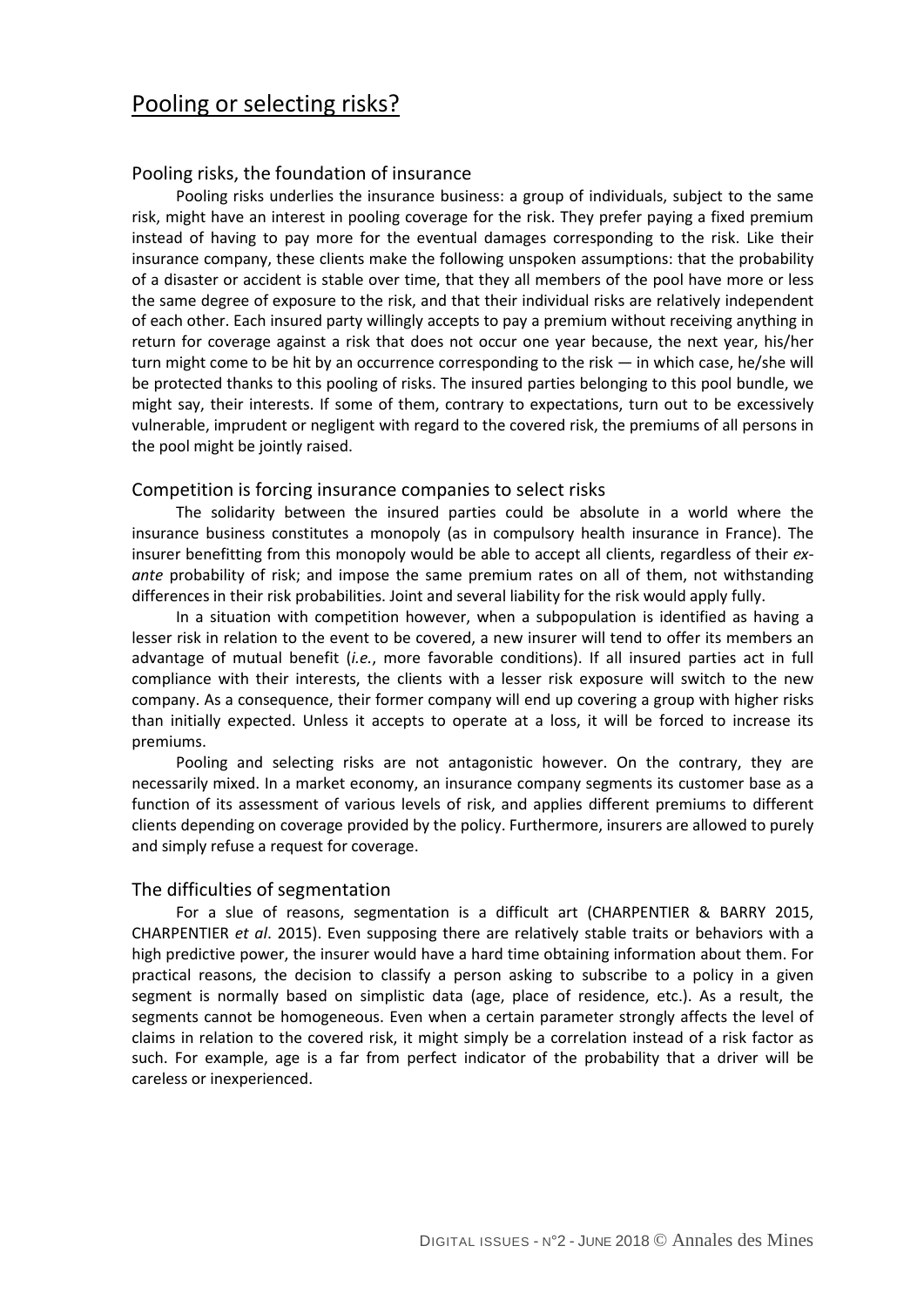Moreover, there is usually an asymmetry of information: insured parties have no reason to give the insurer information that would identify them as having higher risks, since this would justify a decision to make them pay higher premiums. This asymmetry might have an "antiselection" effect.

If an insurer distinguishes clients poorly from each other and applies the same premium to all, the persons with a lower exposure to the risk, aware that the conditions imposed on them are rather onerous, might prefer either forgoing insurance or subscribing a policy under better conditions with a company that has more foresight. At the rate of premiums set, the only customers who would be left would be those with the most exposure to the risk. The insurer's assessment failed to take this into account when setting rates for premiums. In a pioneering article, George Akerlof (1970) has shown how such asymmetries of information can keep supply and demand from matching and thus forestall the emergence of a market.

### How big data might change this situation

#### New prospects

 $\overline{a}$ 

The "big data" phenomenon takes various forms. The phrase itself mainly brings to mind the volume of data along with the capacity for computer processing with new possibilities for statistical analyses. Of course, proliferating data and increasing computational power cannot magically lift the theoretical difficulties of segmenting a customer base or validating a schedule of individualized rates for premiums. Nonetheless, there is considerable room for progress as the access to public data is broadened. For instance, data on automobile accidents or on health are underused because they are currently hard to obtain. If made anonymous whenever necessary, they could be made more available for analysis and thus deliver information of major interest not only to insurers but also for the purpose of risk prevention.

Meanwhile, the EU's General Data Protection Regulation (GDPR) is setting up a new regulatory framework for personal data. $<sup>2</sup>$  $<sup>2</sup>$  $<sup>2</sup>$  Under the previous system in France, insurance</sup> companies (like other firms) were subject to an *ex-ante* declaration and authorization of the dataprocessing actions that they wanted to perform. The National Commission on Informatics and Liberty (CNIL) closely oversaw the choice and use of the personal data necessary for managing insurance policies and subscribing to them, whether the data were to be processed for studies of clients' specific needs, for the assessment, control and monitoring of the risks covered, or for the purpose of managing policies from the precontractual phase till termination or cancellation.<sup>[3](#page-2-1)</sup> As of 25 May 2018, the new European regulation has put an end to these *ex-ante* arrangements and replaced them with a more flexible system of *a posteriori* self-regulation and control. This change is likely to increase the freedom for insurance companies to collect and process personal data under their own responsibility and with important safeguards.

<span id="page-2-0"></span><sup>&</sup>lt;sup>2</sup> The GDPR (General Data Protection Regulation): "Regulation (EU) 2016/679 of the European Parliament and of the Council of 27 April 2016 on the protection of natural persons with regard to the processing of personal data and on the free movement of such data". Available via: http://eur-lex.europa.eu/legal-content/EN/TXT/?qid=1478961410763&uri=CELEX:32016R0679.<br><sup>3</sup> CNIL: Commission Nationale de l'Informatique et des Libertés, created by the 1978 law "Informatics and Liberty". On

<span id="page-2-1"></span>companies, see CNIL (2014), *Pack de conformité assurance* and the CNIL's decision n° 2013-212 of 11 July 2013 on the automated processing of personal data available at:

https://www.legifrance.gouv.fr/affichTexte.do?cidTexte=JORFTEXT000027838440&categorieLien=id.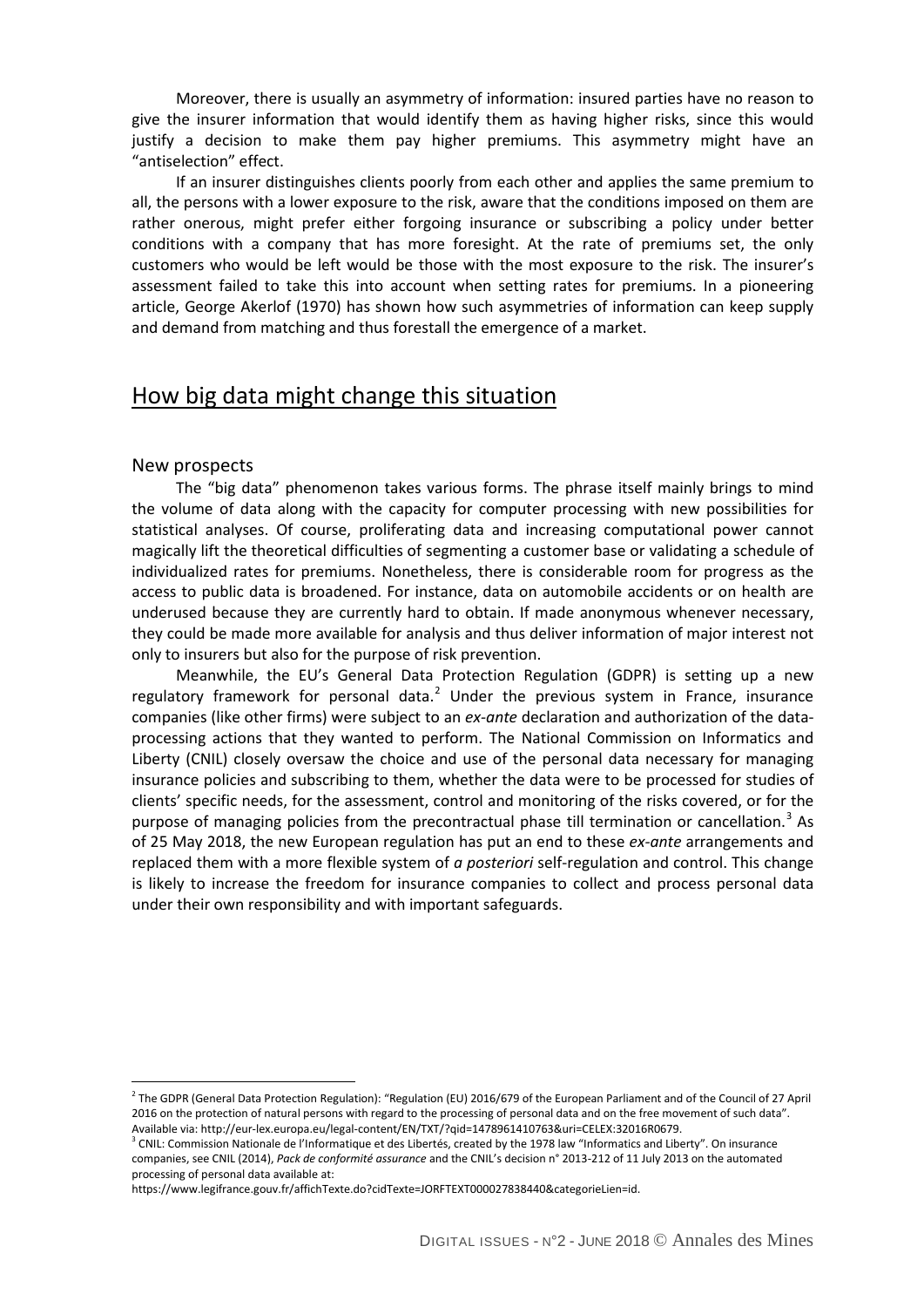The deployment of big data could be spurred by the rollout of sensors and connected devices that objectify the person's behavior patterns before he/she takes out insurance and then during the duration of the policy. Everyday devices (vehicles, smartphones, connected watches and household appliances) are increasingly recording data about behaviors behind the steering wheel, during sports, etc., not to mention physiological or geolocation data. Insofar as such personal data objectively affect the insurer's assessment of the exposure to the risk to be covered by a policy, and on condition that the insured party consents, this data could enter into the processes whereby insurers assess risks and set premiums.

#### From segmentation to behavioral analysis

Initial experiments have been conducted. For group coverage of their employees under complementary health insurance, Generali France is offering firms Generali Vitality, a policy with incentives for wage-earners to improve prevention and hygiene: checkups, screening, vaccinations, personalized physical activity goals (measured by electronic bracelets), participation in sporting events, pledges to not smoke, daily monitoring of diabetes, etc. Allianz Conduite Connectée offers an automobile insurance policy based on a "driving score" that uses data, collected via a smartphone during a test period, about: geolocation, number and intensity of instances of acceleration and of braking, cornering, dates and times of departure and arrival via GPS-plotted routes. If a driver takes out a subscription after this test period, a smart device for collecting this information will be permanently installed in the vehicle.

"Behavioral insurance" policies will spread since they create the conditions for the interests of the insurer and insured parties to converge. Such policies ward off the "moral hazard" of insurance — the deviant effect of classical policies that arises when the insured alter their behaviors and take fewer precautions to protect themselves because they are insured. Carefully calibrated, behaviorial insurance policies hold promise as a means for averting moral hazard. In a reversal of the usual situation, the signature of an insurance policy would induce an individual to do more to prevent the risk being covered. Were this promise to prove true, the general interest would instruct us to foster such policies. In France however, shocked comments have been aimed at behavioral insurance policies; they underscore the risk of insurers excessively meddling in the policyholder's private affairs.

#### Reducing the asymmetry of information

Should there be restrictions barring insurers from knowing too much about their clients? The question is not new, but the upsurge of big data has honed its pointedness. Is it not legitimate, and in the common interest, for both parties to enter into an engagement with full knowledge — with complete, objective information about the risks taken by each? In comparison with yesterday's world (where information was scarce, the insurer was located far from the insured, risk policies were opaque, and dissimulation was easy), the current abundance of information enables both parties to conclude in good faith a contract under the best conditions for building trust.

All the data and statistics of the world will never make uncertainty about future events disappear, but big data will lift at least a corner of the "veil of ignorance" that obfuscates the perceptions of insurers and the insured. Both parties would be better able to assess risks, and the asymmetry of information between them would be lessened. In tomorrow's world, the need for insurance will not vanish, but the insurance market could become more competitive and transparent (BERBAIN & SALAMANCA 2015, DUMORA 2018).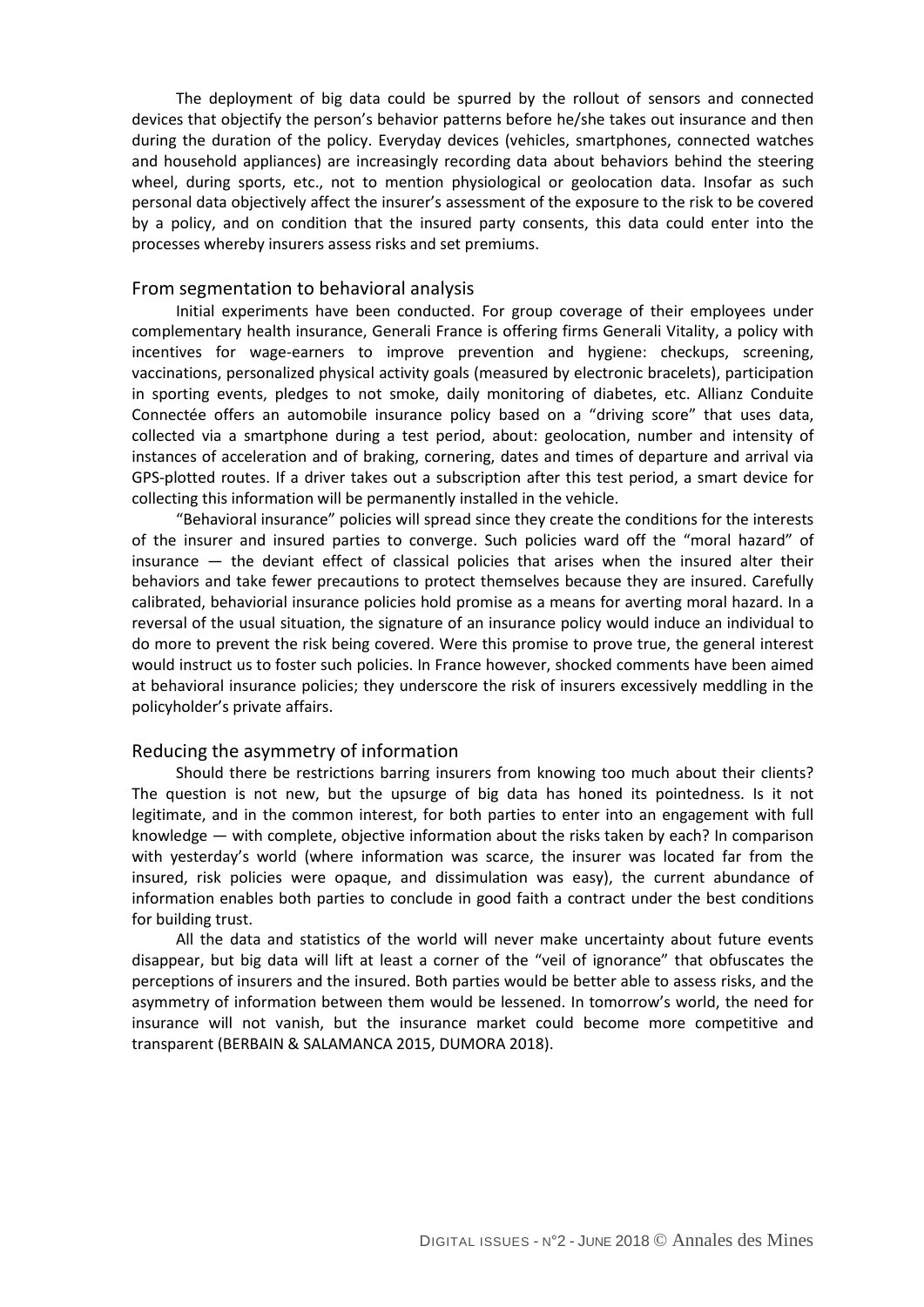# Big data and exclusion from insurance coverage

#### Concerns about a more selective marketplace

For reasons already explained, this more competitive, transparent marketplace will probably also be selective. Some applicants for policies will be refused, or will be extended partial coverage, or will have to pay higher premiums (FROMENTEAU *et al*. 2011). This might happen in two distinct situations, each of them raising a completely different set of questions about basic principles.

The first situation has to do with the moral hazard of insurance or the very low risk aversion of some policyholders, *e.g.* those who accumulate traffic violations, who take no precautions to avoid burglary or who pay no attention to their health (for reasons of personality and comportment). The insurer cannot always detect this sort of situation, which carries a risk much higher than average. In extreme cases, some policyholders can be said to be free-riders, who draw unwarranted benefits from their coverage to the detriment of both the company and the other insured parties. Questions arise about whether this type of risk should be pooled. Identifying situations of this sort is in the general interest.

A completely different situation arises when the higher risk is an intangible fact, a specific characteristic over which the applicant has no hold (*e.g.* a pre-existing health condition or exposure to a natural catastrophe). Refusing insurance to such applicants or restricting coverage can be deemed outrageous. *Ad hoc* regulations might be adopted to cope with this situation, or insurers might willingly forgo using certain risk assessment criteria. In effect, the adoption of regulations and concerns by insurance companies about their reputation being sullied are two factors that tend toward pooling risks in this sort of situation. The insured more or less tacitly accept to pay higher premiums as a counterpart to the absence of discrimination in relation to this sort of risk.

#### Laws and regulations

 $\overline{a}$ 

In many cases, regulations compel insurance companies  $-$  and the insured  $-$  to pool risks. An example is home insurance coverage for natural catastrophes, a legal requirement under Article L. 125-1 of the French Insurance Code. Another example arises under the Evin Act, $4$  which stipulates that, when employees are covered as a group under a complementary health insurance policy, the insurance organization cannot refuse to reimburse or cover the expenses resulting from an illness to the persons covered by the contract who want to maintain coverage. Nor can it reduce the coverage corresponding to the premium set for the category to which the insured person belongs. Nor can it later increase the premium for reasons related to the insured person's state of health. If the insurance organization wants to raise the premium related to a type of guarantee or contract, the increase must be the same for all the insured who have subscribed to that type of guarantee or contract.

Another case has aroused much more discussion: the pooling of risks by sex when statistics clearly indicate a difference. EU directive 2004/113/CE of 13 December 2004, which establishes the principle of equality in the access of men and women to goods and services, granted member states the possibility to allow exonerations from a strict application of this principle in insurance. However the Court of Justice of the European Union (CJEU) has decided that setting different premiums for men and for women is a form of discrimination based on sex and is prohibited by the Charter of Fundamental Rights of the European Union.<sup>[5](#page-4-1)</sup>

<span id="page-4-0"></span> $4$  Specifically Article 2 of Act n° 89-1009 of 31 December 1989 on the guarantees extended to persons insured for certain risks. Texts of French law are available at: https://www.legifrance.gouv.fr/Droit-francais.

<span id="page-4-1"></span><sup>5</sup> Judgment of the Court (Grand Chamber) of 1 March 2011. Association Belge des Consommateurs Test-Achats ASBL and Others v Conseil des ministres. Available via: https://eur-lex.europa.eu/legal-content/EN/ALL/?uri=CELEX%3A62009CJ0236.